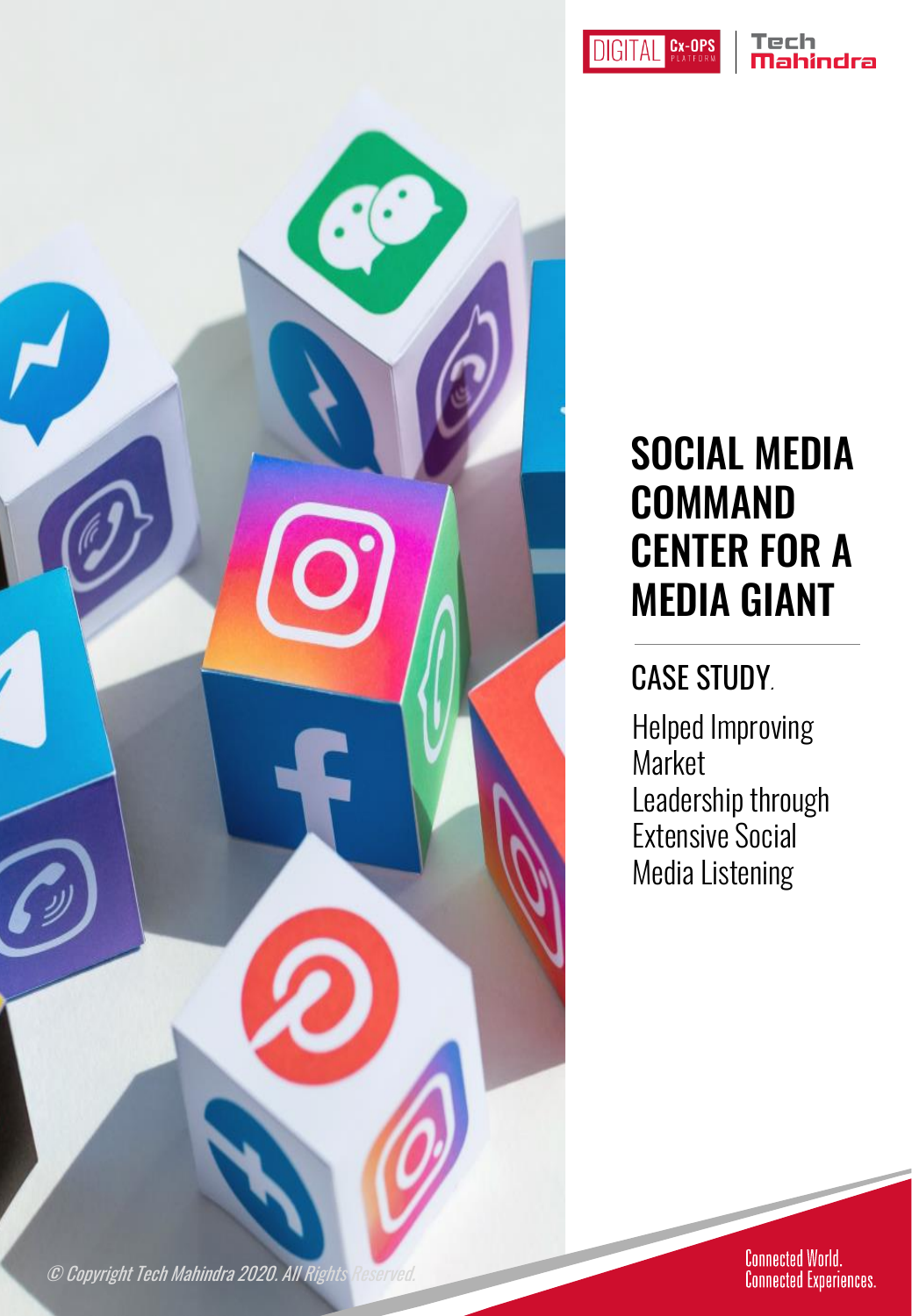# ABOUT THE CUSTOMER

One of the Largest Media Conglomerate in South East Asia with over 100 digital properties.

#### BUSINESS SCENARIO

- **Lack of a coherent social brand** health check
- **Inability to track mentions of the** brand across properties and social channels
- $\blacksquare$  Little interaction with online audience due to unmonitored viewership behavior
- **Unable to pick up trends and keep** the buzz alive around shows and viewership

#### BUSINESS CHALLENGES

- Understand audience behavior across social media channels
- Create appropriate content and drive buzz
- **Increase social media** engagement with viewers

#### OUR SOLUTION APPROACH

- Social Media Command Center to manage end-to-end social media operations
- **Extensive social listening and customer feedback mechanism**
- **Building social intelligence to evaluate viewer preferences**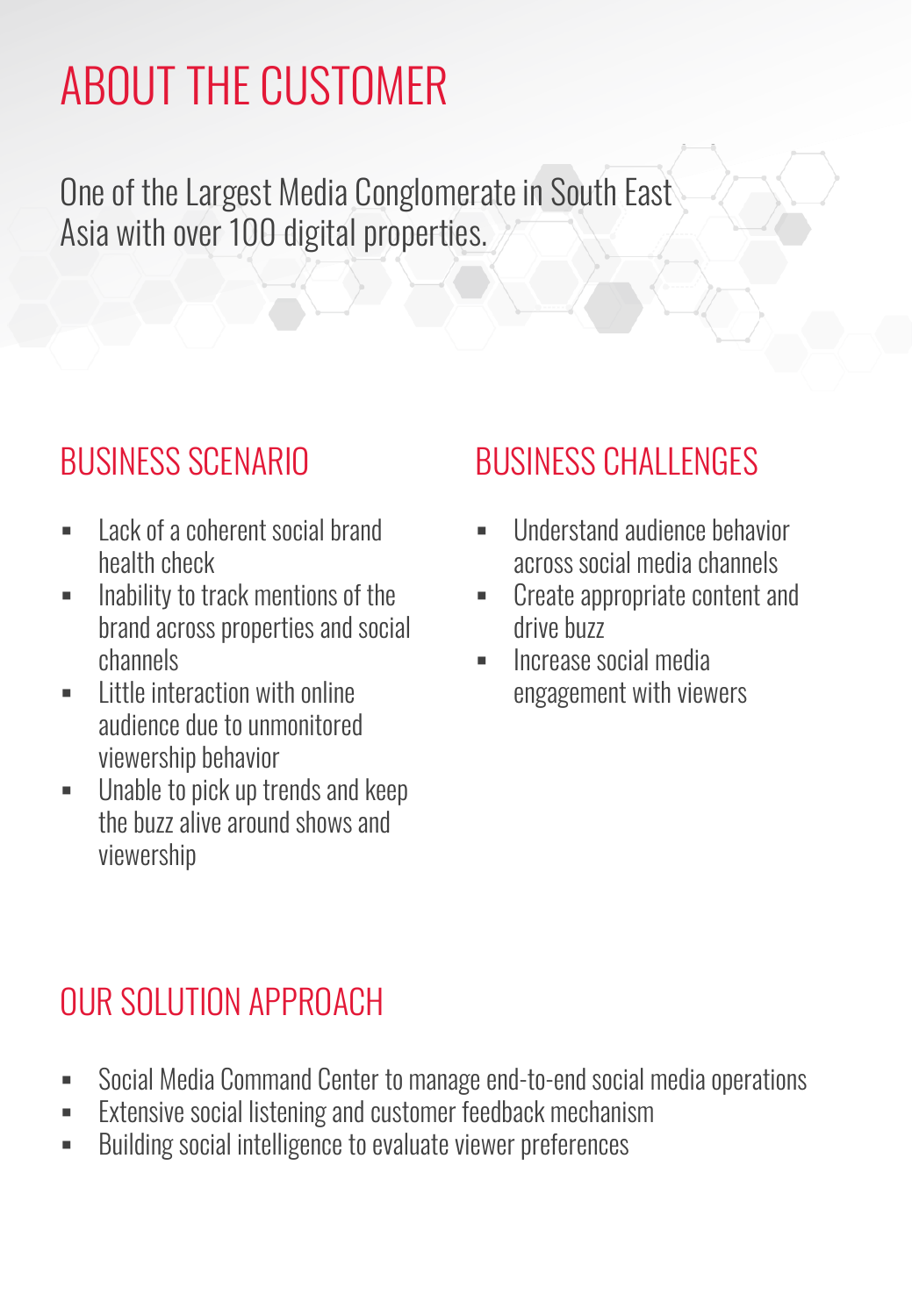

### BUSINESS BENEFITS

- **-** One-stop view of the brand health assessment
- Real-time awareness of the brand amongst the audience vis-à-vis its competitors
- Augmented TRPs by creating the right buzz at the right time with the right audience in turn leading to an increase in ad revenues

#### IMPI EMENTATION HIGHI IGHTS

- Tracking extensive Social Media coverage for one of the largest media houses globally
- Successful implementation and delivery of both the platform and services
- **IMPROVED 2018 19 EXAGORBER 10 AUDITY 10 AUDITY 10 AUDITY 10 AUDITY 10 FEAR** 10 **IMPS**